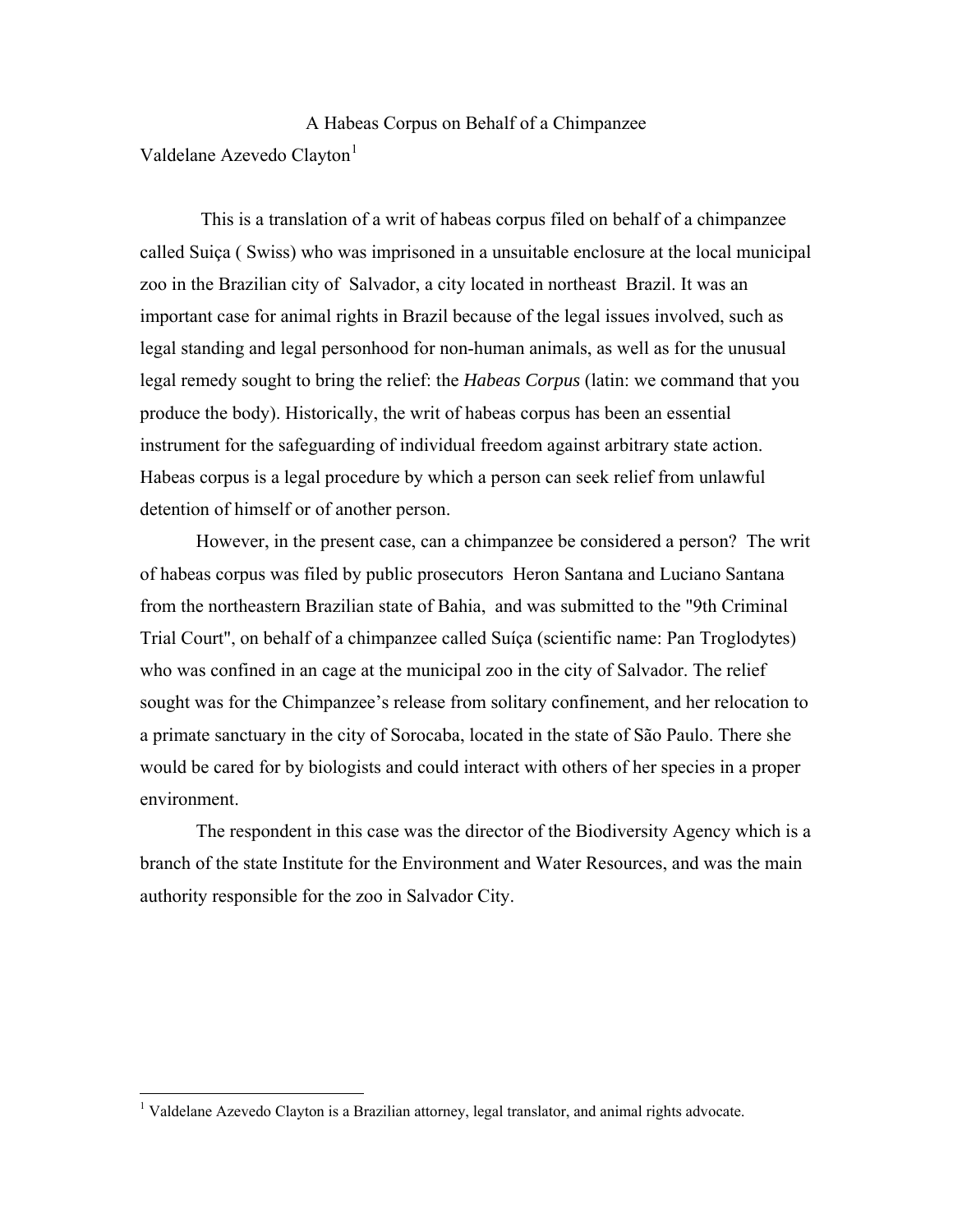# **In 9th Salvador Criminal Court,**

# **Salvador, Bahia. Brazil**

### **O9/19/2005**

# **Petition for a Writ of Habeas Corpus**

### **n**۫ **833085-3/ 2005**

 Heron J. de Santana and Luciano R. Santana bring action under art. 5º, LXVIII, Brazil Constitution. And, art. 647, Code of Criminal Procedure. The Petitioners seek the Great Writ on Behalf of Suíça, Chimpanzee (scientific name Pan Troglodytes) who is a prisoner at the Zoo Getúlio Vargas, to relief from illegal and abusive act perpetrated by the director of the *government Secretariat for Biodiversity, Environment, and Water Resources.* 

#### **1. Statement of Facts**

 Accordingly with the attached official investigation, the petitioner, member of the chimpanzee species, is imprisoned at Salvador Zoo in a unsuitable enclosure (total area of 77.56 m2, height 4. 0 m, and confined area of 2.75 m), being hindered of her right of movement.

 First, it is important to notice that chimpanzees resemble human beings more than any other living non - human animals, and are capable of experiencing and expressing emotions. And because chimpanzees are highly social creatures, if deprived of socialization, they exhibit stress symptoms similar to an emotionally starved or mentally ill individual, these symptoms can evidence themselves as self mutilation, dysfunctional sexual behavior, or symptoms of autism.

 According to Doctor Clea Lucia, veterinary at the Great Primates Sanctuary, "chimpanzees are social animals that are genetically wired for living in groups. They need to live with others of the same species to develop their instinct and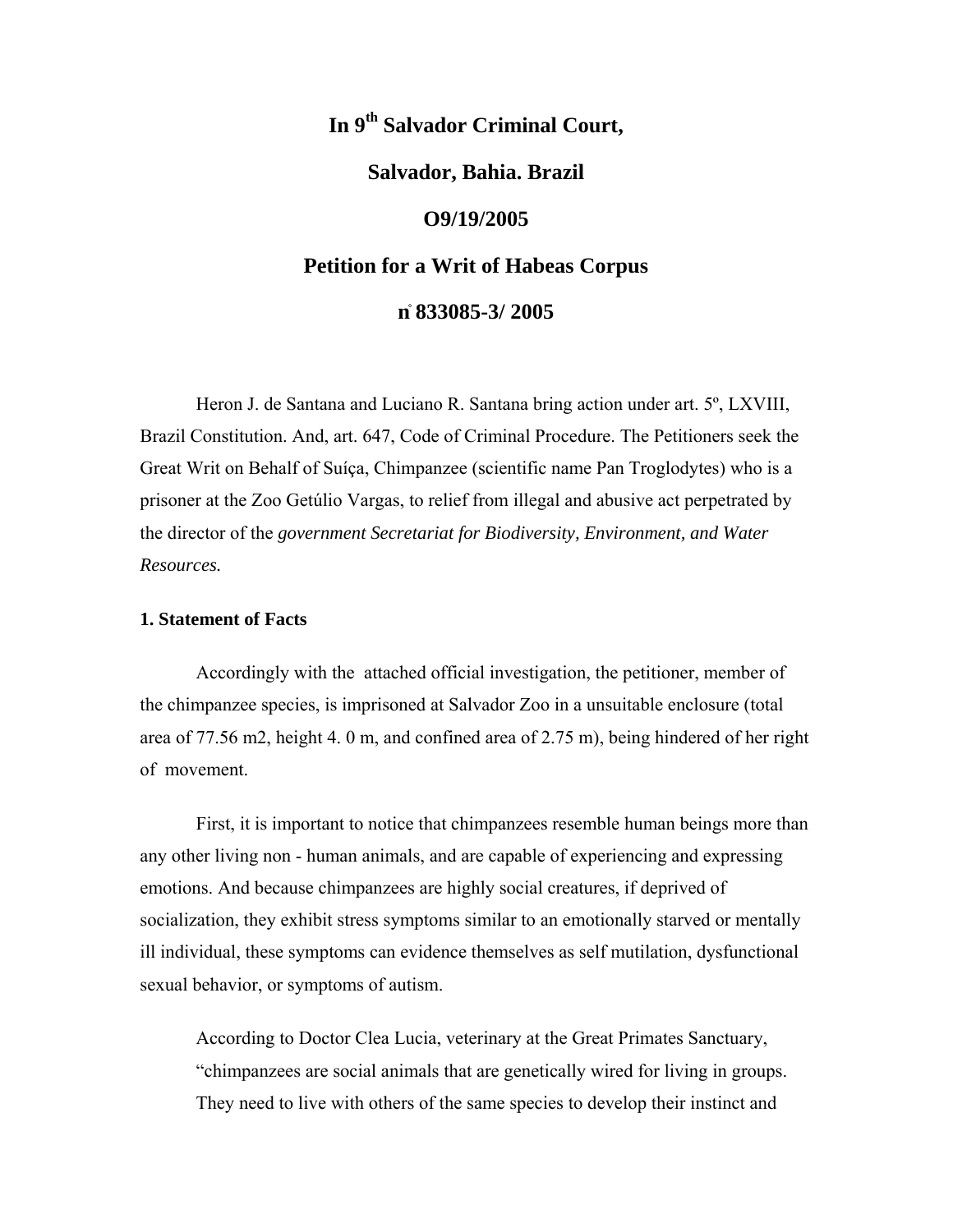natural behavior. In their natural habitat, they can live in social groups up to 100 individuals. They communicate among each other through sounds, body language, and physical interactions. Chimpanzees take great interests and display great curiosity about each other. They often are aware of each other in a group, and know what each one of them are doing and with whom. The social interaction among chimpanzees seems to be an essential element for the development of a sense of self security, the maturity of social and emotional skills, especially through physical contact with each other".

 The official inspection report established that Suiça's enclosure has water infiltration which had damaged its structure and was blocking her access to another larger area used for handling and care of the chimpanzee. The report also recommended the installation of vertical polls where Suíça could hang and exercise. This inspection report illustrated quite well how the enclosure was unacceptable; it didn't have an adequate physical structure to accommodate a chimpanzee. The lack of space, the bare cement floor, and the solitary confinement was causing great suffering to Suíça.

 Thus, the zoo enclosure is not physically fit to house a chimpanzee. The current conditions of Suíça's enclosure are inherently cruel. Chimpanzees can't live cooped up in a bare cement cage because the inextricable peculiarity of the chimpanzees species.

 To Pedro Ynterian, from Brazil Great Ape Project and founder of the Great Primates Sanctuary: "To us, who know chimpanzees well and know their suffering in living in places where they are constantly being observed, kept under control, and restricted in their freedom, without even a blanket to warm themselves in cold nights, we can conclude that chimpanzees shouldn't live in zoos."

#### **2. Causes of Action**

 Historically, the Great Writ is one of the first legal remedies guaranteeing fundamental rights of personal liberty. The historical roots of the Habeas Corpus are uncertain, but it is usually recognized as the most enduring legacy of the Magna Carta, an [English](http://en.wikipedia.org/wiki/Kingdom_of_England) [charter](http://en.wikipedia.org/wiki/Charter) originally issued in 1215 by King John of England. Later, the essential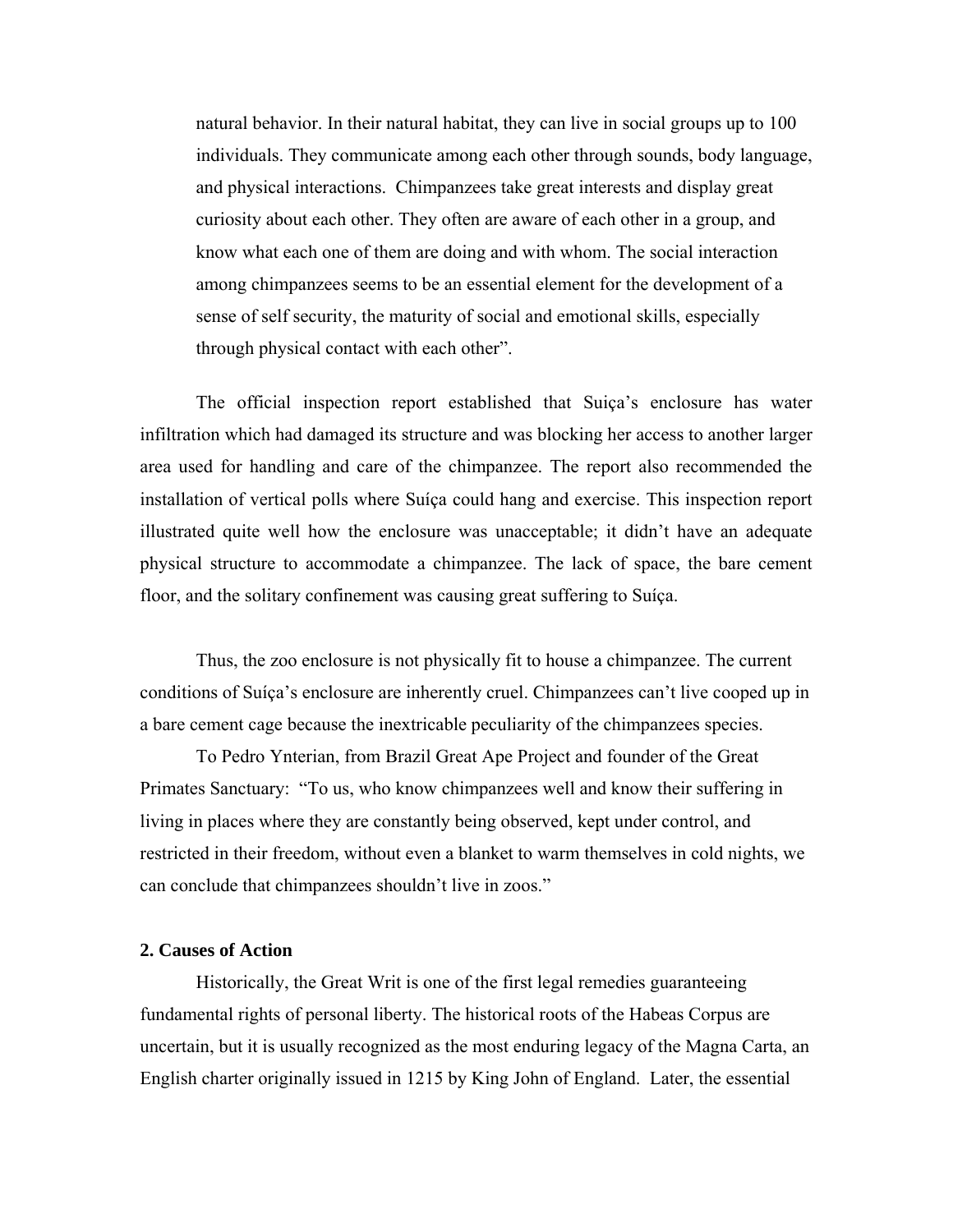elements of the writ were recognized by the English Parliament in the Habeas Corpus Act of 1679.

In Brazil, Dom Pedro  $I^2$  $I^2$  issued a decree which guaranteed individual freedom of movement. However, the denomination "Habeas Corpus" was only used afterward in the Criminal Code of 1830. Later, in 1891, the Habeas Corpus was elevated to a constitutional right. Since then, the great writ has been a constitutional guarantee in every subsequent Brazilian federal constitution. The current Brazilian Federal Constitution states<sup>[3](#page-3-1)</sup>: "The writ of Habeas Corpus will be issued when somebody has their individual freedom of movement restrained or in imminence of being restrained by illegal imprisonment or abuse of authority."

 In a society committed to the preservation of principles of liberty and equality, the law evolves from the way society thinks and behaves. Thus, when public attitudes change so does the law. Nevertheless, this change is often slow because the forces of conservatism are often stronger in the short term than those of reform.<sup>[4](#page-3-2)</sup>

 New ideas often emerge from a change in the moral fabric of a society. Indeed, the public attitudes towards animals have changed. Many people believe that animals have an intrinsic value. Although animals are different from humans, they should not be regarded or treated as things, or mere objects.

 However, it is necessary to keep in mind that even the idea of moral equality among men was a long and arduous process that evolved slowly over time. And, the equality principle was just consolidated with the concept of written law as an obligatory and uniformly applied rule in an organized society. However, still today there are people who are unaware that all humans belong to the same species and believe that members of other cultures or tribes are from a diverse species.

 Despite the current ideological and physiological obstacles, many jurists believe that the judiciary is a powerful catalyst in the social change process not only because its legitimate power to do so, but because of its duty to act when the legislators fail. The judiciary is the only governmental power capable of correcting a social injustice when

<span id="page-3-0"></span><sup>&</sup>lt;sup>2</sup> Brazil's first emperor

<span id="page-3-1"></span><sup>&</sup>lt;sup>3</sup> Article 5, LXVIII.

<span id="page-3-2"></span><sup>4</sup> Clive Hollands. Animal Rights in Political Arena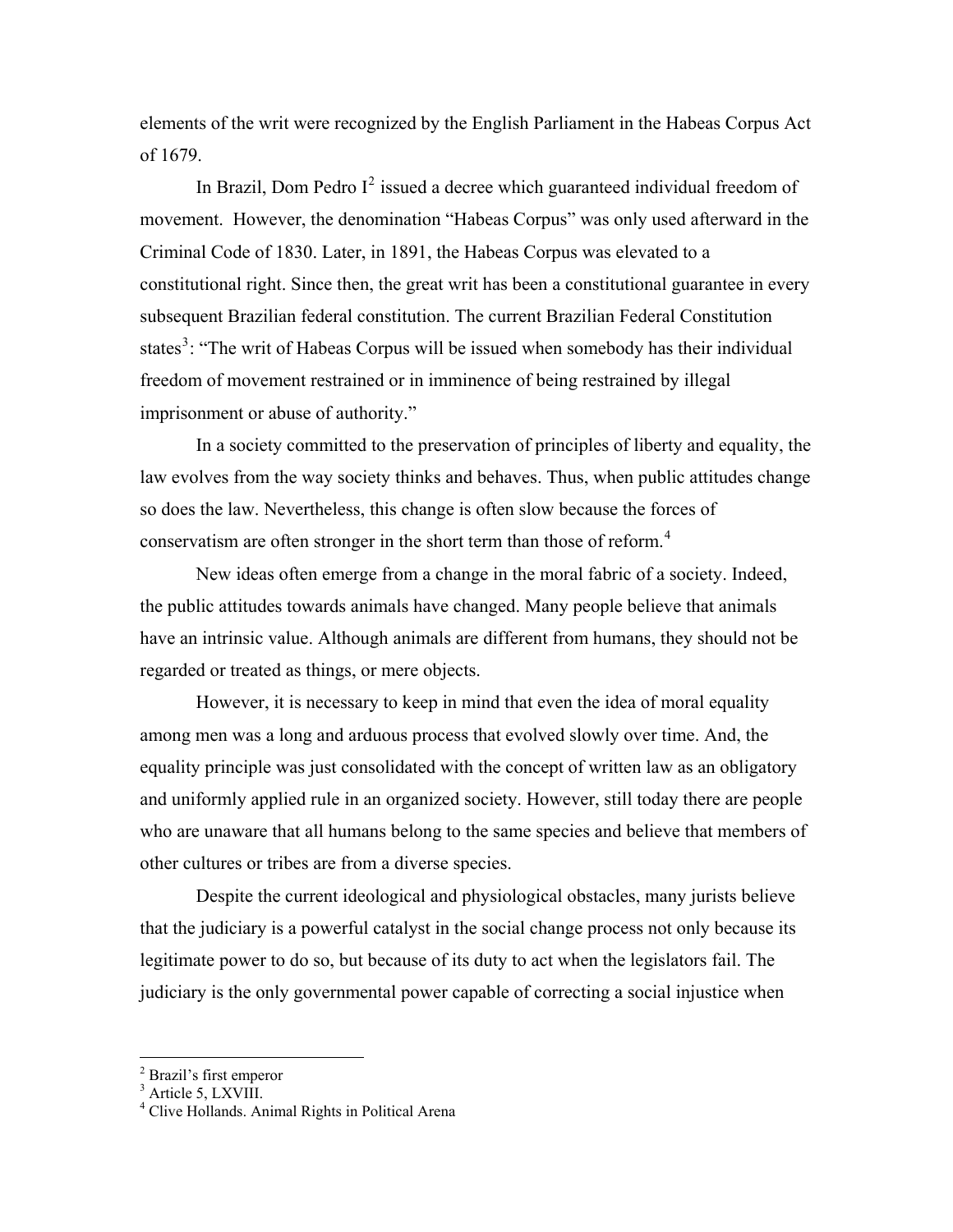other governmental powers are politically compromised or tied up in economical interests.

 Legal Hermeneutic provides theories that create legal change mechanisms and adaptations, such as equity reasoning  $<sup>5</sup>$  $<sup>5</sup>$  $<sup>5</sup>$  and analogical inferences, enabling contradictory</sup> norms to co-exist validly in the same legal system. Thus, there's often a conflict between old legal rules and new supervenient situations which lack provision in the Law. For instance, the Brazilian Supreme Court, before the enactment of the Monetary Correction Act<sup>[6](#page-4-1)</sup>, authorized the application of monetary correction on damages awards ruled in torts lawsuits.

 Furthermore, change in social morals can also render a norm obsolete. For example, the Brazilian Civil Code of 1916 permitted a husband to annul his marriage based on error or mistake of person<sup>[7](#page-4-2)</sup> if the woman he took to be chaste turned out not to be. Consequently, with the change of how society perceived women rights, the substantive values underlying the law are not acceptable anymore. Thus, when the reason for a rule no longer exists, the rule should be changed because the basis for it no long  $exists<sup>8</sup>$  $exists<sup>8</sup>$  $exists<sup>8</sup>$ .

 Another important factor for change is conflict in the law which is a mutual incompatibility of two or more rules that can create contradictory and self-excluded judicial verdicts. This can happen in cases when old rules are validated by a new constitutional order or later become unconstitutional.

 Even the institute of Habeas Corpus has gone through similar changes. The Brazilian Constitution of 1891, when established the Habeas Corpus, it didn't refer to the freedom of movement. Only with the launch of the Brazilian doctrine of Habeas Corpus, lead by Rui Barbosa<sup>[9](#page-4-4)</sup>, was freedom of movement understood as an individual

<span id="page-4-0"></span><sup>&</sup>lt;sup>5</sup> Equitable Jurisdiction

<span id="page-4-1"></span><sup>&</sup>lt;sup>6</sup> Inflation was so chronic that in the late 1960s, the government instigated monetary correction, whereby fixed payments were indexed to past inflation. Thus, interest rates, pension payments, mortgage payments, and so forth, kept pace with rising prices.

http://www.nationsencyclopedia.com/Americas/Brazil-ECONOMY.html 7

<span id="page-4-2"></span><sup>&</sup>lt;sup>7</sup> Marriage is a contract made in due form of law. So the parts must be willing to contract. There is no will when the person is mistaken in the party whom he intended to marry. http://www.lectlaw.com/def2/m087.htm

<span id="page-4-3"></span><sup>&</sup>lt;sup>8</sup> Kelch, Thomas G. "toward a Non-property Status for Animals". In: New York University Environmental Law Journal, n. 6. New York, 1998, p. 549

<span id="page-4-4"></span><sup>&</sup>lt;sup>9</sup>Rui Barbosa was an important [Brazilian](http://en.wikipedia.org/wiki/Brazil) [writer,](http://en.wikipedia.org/wiki/Writer) [jurist](http://en.wikipedia.org/wiki/Jurist), and [politician](http://en.wikipedia.org/wiki/Politician). A defender of civil liberties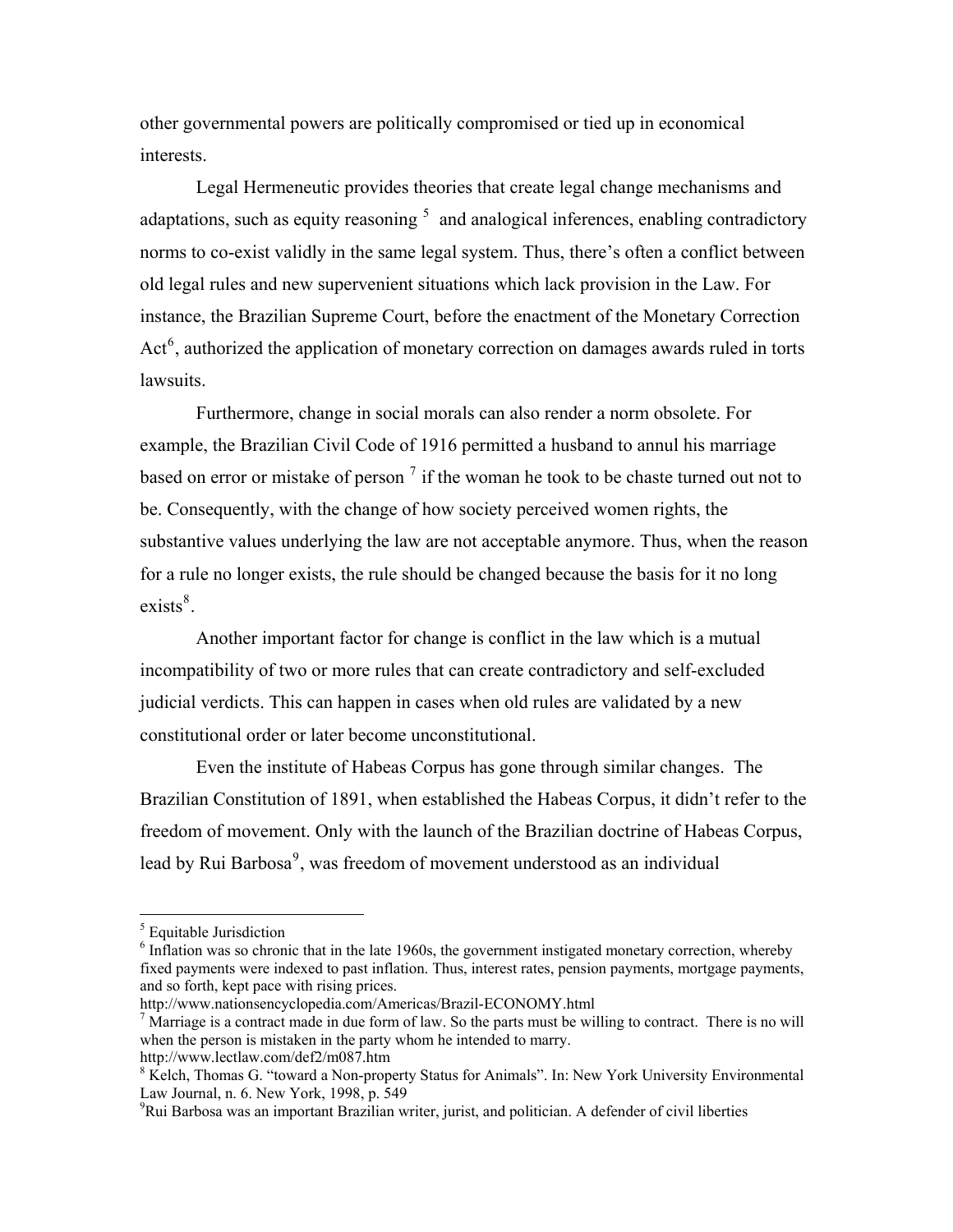fundamental civil liberty. Later in 1926, another constitutional reform restricted the Habeas Corpus to protect only the freedom of movement. For this reason, lawyers had to improvise and employ writs of possession  $10$  to protect other rights until the enactment of the Writ of Mandamus  $Act^{11}$  $Act^{11}$  $Act^{11}$  which is the proper judicial remedy to protect diverse liberties.

 Also, with the introduction of the welfare state, the judiciary became an arena for confrontation and negotiation of interests. Consequently, judges became co- responsible of other governmental powers public policy<sup>[12](#page-5-2)</sup>.

 Like ideas, jurisprudence also changes. Before the abolition of slavery, human slaves were registered in notary's offices as moveable goods (personal property). When slavery finally became social unacceptable, the law changed because when public way of thinking changes, the judiciary rarely goes against it.

 Furthermore, shifts in legal culture occurs in diverse legal professions like judges, prosecutors, attorneys, legislators as well as in instructional levels especially regarding predominant philosophies in law schools.

 Indeed, the concept of subjective rights has been an important theoretical instrument because it enables a person to contest legal situations which would restrict his/her liberties, allowing this person an advantageous position in face of others.

 Hans Kelsen, for example, didn't consider an absurd idea that animals could be subject of rights because a legal relationship is not between a subject of a right and a subject of a legal obligation, but the legal relationship is between the legal obligation per se and its reflex right. For Kelsen, the definition of the law in a subjective sense refers to the right as the reflex of a legal obligation. To him, the legal relationship is between

<span id="page-5-0"></span> $10$  the lacking of legislation to protect fundamental legal rights, Brazilian jurists used interditos possessórios like an [equitable remedy](http://en.wikipedia.org/wiki/Equitable_remedy) in the form of a [court order,](http://en.wikipedia.org/wiki/Court_order) whereby a party is required to do, or to refrain from doing, certain acts.

<span id="page-5-1"></span> $11$ Mandamus is a [judicial remedy](http://en.wikipedia.org/wiki/Judicial_remedy) which is in the form of an order from a superior court to any government, subordinate court, [corporation](http://en.wikipedia.org/wiki/Corporation) or [public authority](http://en.wikipedia.org/wiki/Public_authority) to do or forbear from doing some specific act which that body is obliged under law to do or refrain from doing

<span id="page-5-2"></span> $12$  Krell, Andreas J. Direitos Sociais e controle judicial no Brasil e na Alemanha. In Germany the Nazi regime was capable to provoke a change in ideologies of positivists like Gustav Radbruch who started thinking about the existence of "legal injustices" and rights beyond written legislation. The Brazilian experience with a dictatorial regime didn't provoke a similar rupture. Brazilian Jurists still are prisoners of an old formal conception of legal interpretation.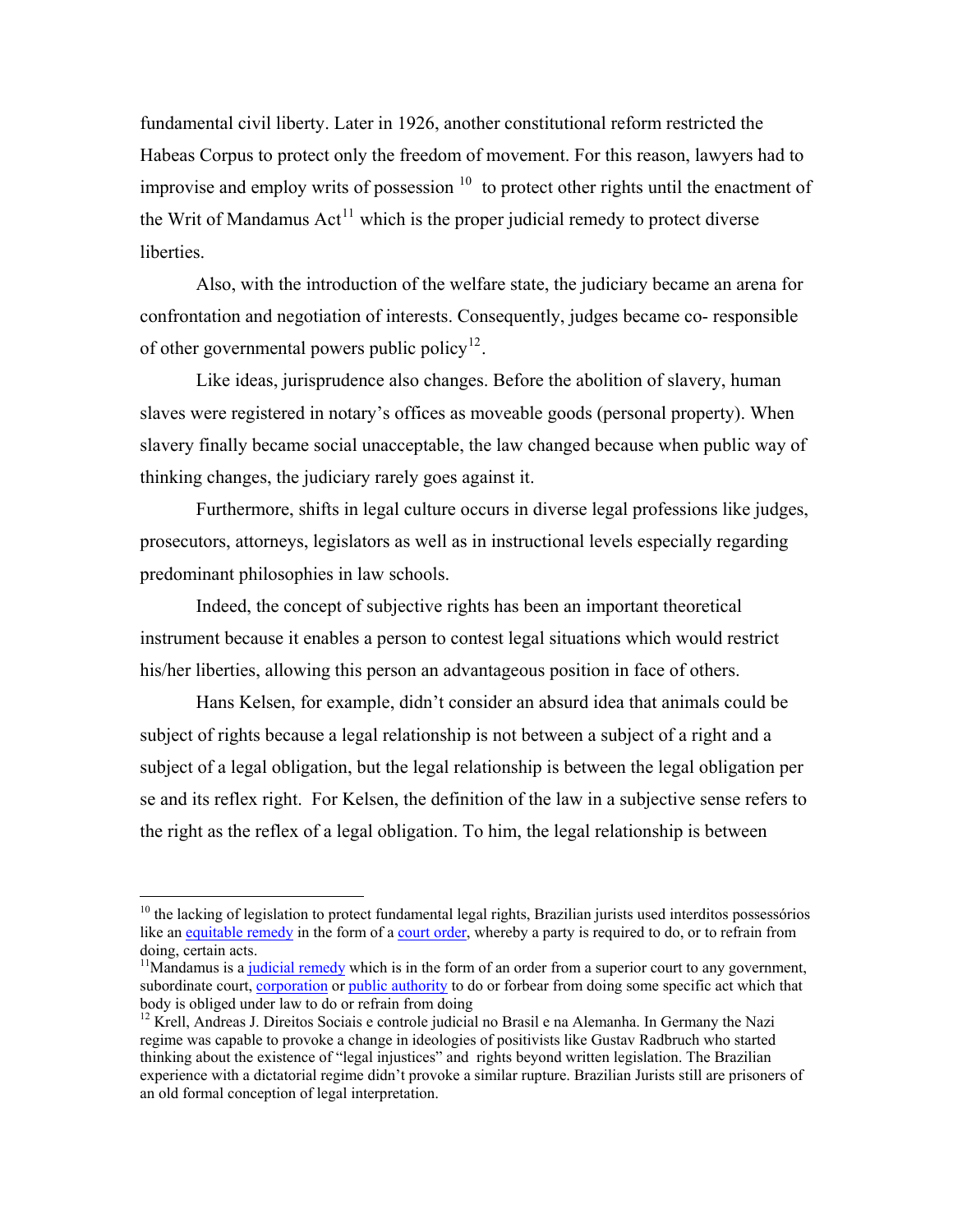norms. For instance, the relationship is between a norm which oblige the debtor and a norm which give the creditor the faculty to demand the fulfillment of the obligation  $13$ .

 The Subjective Right (*facultas agendi*) is a prerogative, guaranteed by a legal system, to demand a certain behavior from somebody who is obligated by law or a legal act to perform that behavior. But, to the subjective right, there is a corresponding obligation. If the obligation isn't fulfilled, the legal subject can demand the State to forcibly enforce the right or award reparation. Beneficiaries of subjective rights have an advantage, the prerogative to demand in a court of law the fulfillment of their right.

 To Técio Sampaio Ferraz Jr., the subjective right is not merely correlated to the legal obligation, but is a cluster of related rights. To illustrate, the right of property includes legal relations, obligation, liberty and no- rights, immunity and disabilities etc.

 Finally, someone would ask, why using Habeas Corpus and not other legal remedy available in the Brazilian legal system? The Habeas Corpus is traditionally the adequate legal remedy to protect the freedom of movement (freedom of arrest). Thus, the purpose of this writ is not avoiding potential damage to the environment, or protecting society's diffused interests of safeguarding the fauna which the proper legal instrument would be the Public Civil Action. However, the goal of this writ is to enable the legitimate exercise of the freedom of movement.

#### **2.1 Extension of Human Rights to Great Apes**

 In 1993, a group of scholars started publicly defending the extension of human rights to great apes, culminating with the launch of the Great Ape Project lead by Peter Sing and Paola Cavalieri. Also, the project was supported by accomplished primatologists, ethologists, and philosophers such as Jane Goodall, Richard Dawkins, and Edgar Morin.

 The Project point of view is based in the modern evolutionary theory regarding genetic evolution and similarities between humans and great apes. Scientific evidence shows that humans and apes had a common ancestor about 5 or 6 million years ago when they split up; one branch led to chimpanzees and bonobos. And the other led to the

<u>.</u>

<span id="page-6-0"></span><sup>&</sup>lt;sup>13</sup> Kelsen, Hans. Teoria Pura do Direito;1987,p.180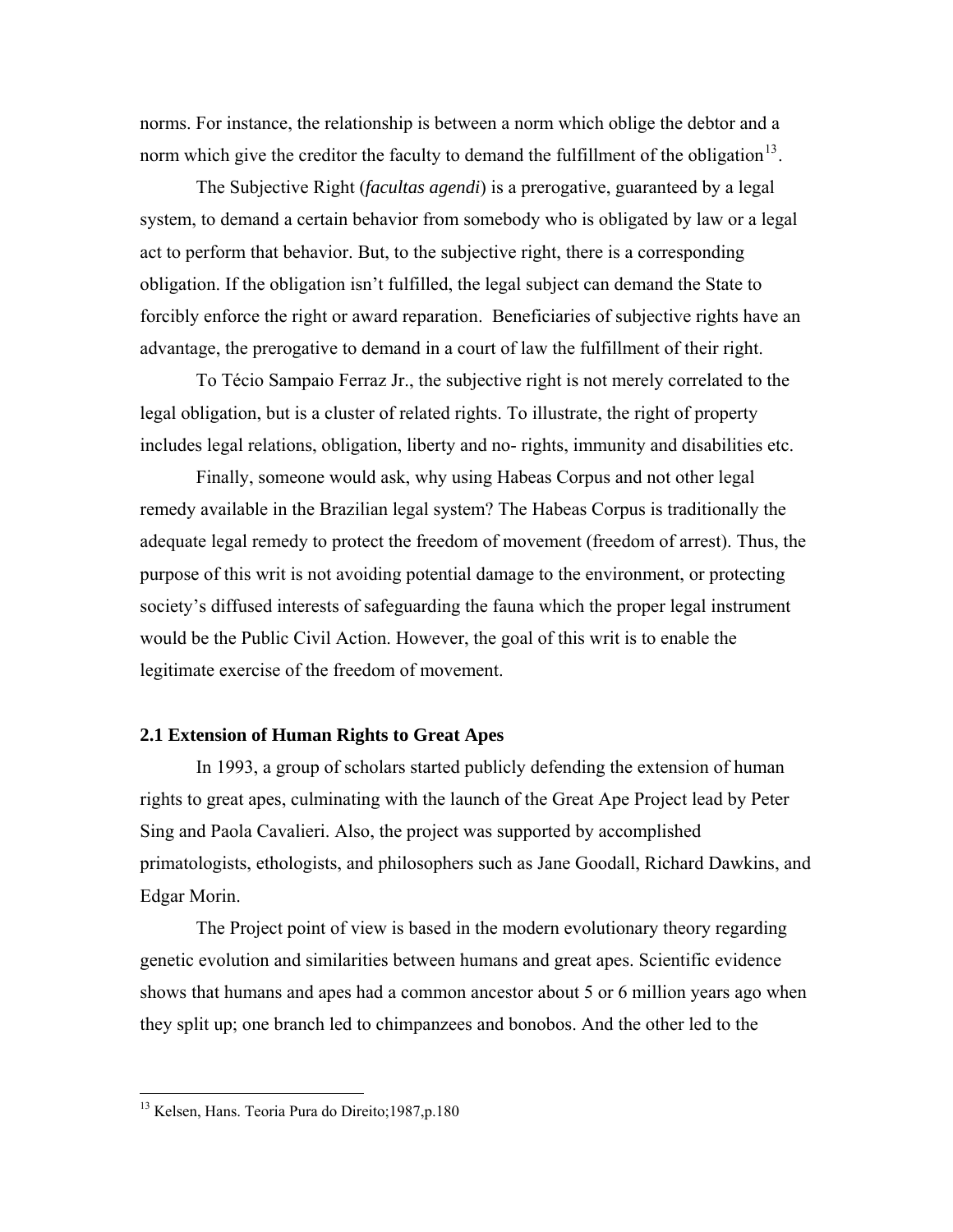hominids, the erect bipedal primates that include humans and other species of the genera *Homo*, such as *Australopithecus*, *Ardipithecus*, and *Paranthropus*. [14](#page-7-0)

 Indeed, the common ancestor between humans, chimpanzees, and gorillas is more recent than the apes' ancestor with Asian primates (orangutans and gibbons). Hence, it is not possible that a biologic category which includes chimpanzees and gorillas, excludes the human specie<sup>[15](#page-7-1)</sup>.

 In 1994, the biologists Charles Sibley and Jon Ahlquist applied a method from molecular biology to taxonomy, performing a study about DNA of humans and the DNA of chimpanzees, bonobos, gorillas, orangutans, two gibbons species, and seven macaques species. Their studies concluded that great primates are more closely related to humans than to macaques<sup>[16](#page-7-2)</sup>.

 Moreover, gorillas broke away from our genetic family tree before humans split away from bonobos and chimpanzees. Thus, the chimpanzees' closest relative is not the gorilla but humans. According to Jared Diamond, the traditional taxonomy has enforced the mistaken anthropocentric view which established a fundamental dichotomy between the mighty men isolated on high, and the lowly apes all together in the abyss of bestiality<sup>[17](#page-7-3)</sup>:

 "Now, future taxonomists may see things from the chimpanzees' perspective: a weak dichotomy between slightly higher apes (the three species of chimpanzees, including the "human chimpanzee") and slightly lower apes (gorillas, orangutans, gibbons). The traditional distinction between "apes" (defined as chimps, gorillas, etc) and humans misrepresents the facts."[18](#page-7-4)

 Animals are composed by molecules which might provide "clocks" by which to measure genetic distances and to date time of evolutionary separation. Silbley and

<span id="page-7-0"></span><sup>&</sup>lt;sup>14</sup> Wise, Steven. Rattling the Cage; Toward Legal Rights for Animals. Cambridge/Massachussett: Perseus Books, 2000. p. 242

<span id="page-7-1"></span><sup>&</sup>lt;sup>15</sup> According to Richard Dawkins, like chimpanzees, gorillas and bonobos, men is also a African primate. DAWKINS, Richard. "Gaps in the Mind", in : CAVALIERI, Paola and SINGER, peter (Ed). The Great Ape Project. : Equality Beyond Humanity, New York: St. Martin's Press, 1993. P. 82-83.

<span id="page-7-2"></span><sup>&</sup>lt;sup>16</sup> Singer, Peter. "Prefácio". In : Pedro Ynterian (Ed). Nossos Irmaos Esquecidos. Sao Paulo : Arujá : Terra Brasilis, 2004.

<sup>&</sup>lt;sup>17</sup> Singer, Peter. Vida Ética. Trad. Alice Xavier. Rio de Janeiro : Ediouro, 2002. p. 111

<span id="page-7-4"></span><span id="page-7-3"></span><sup>&</sup>lt;sup>18</sup> Jared Diamond. In The Third Chimpanzee. P. 94-95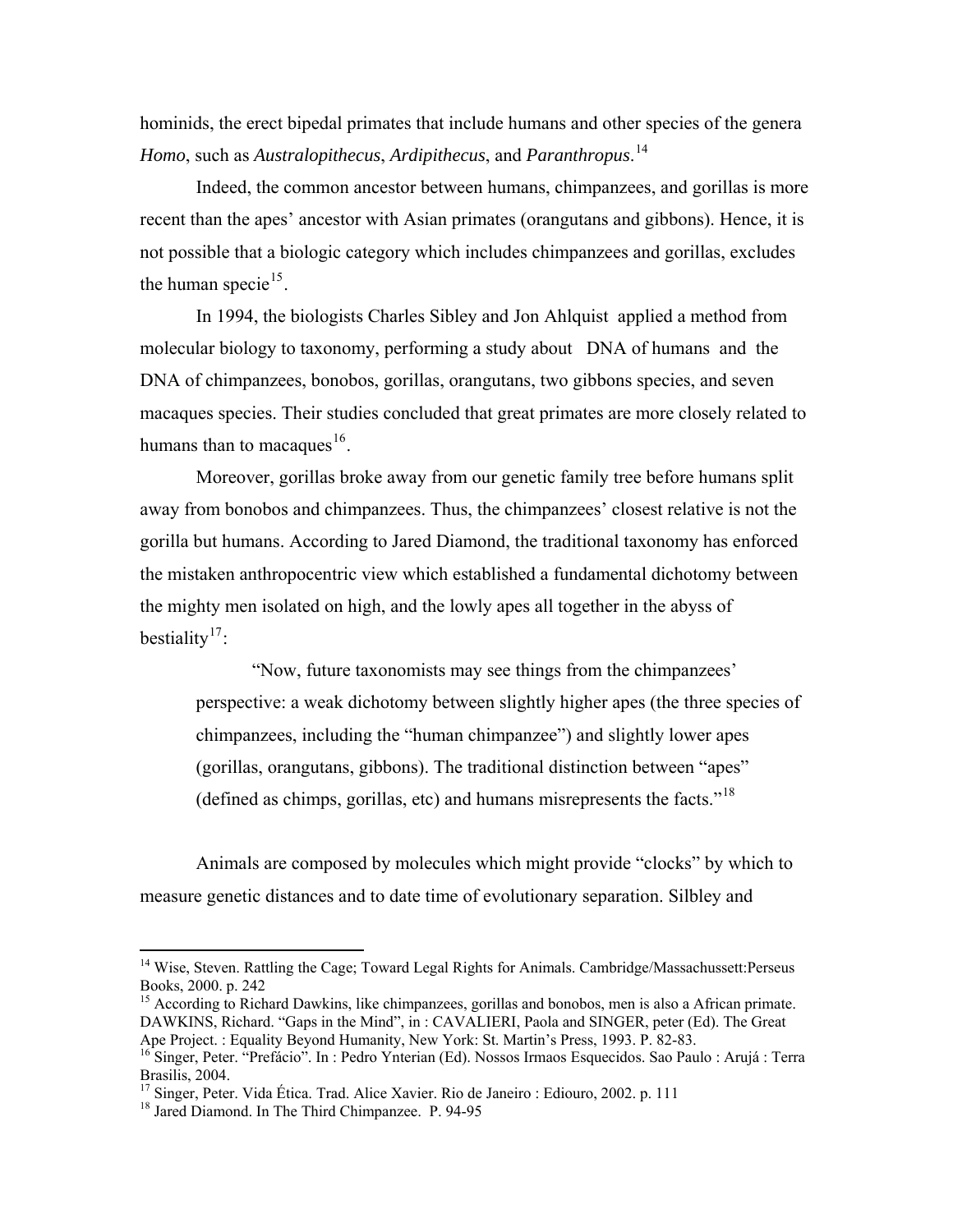Ahlquist turned to the DNA clock, and estimated men diverted from chimpanzees' evolutionary line approximately 6 to 8 millions years ago. Gorillas separated from chimpanzees about 9 millions years, and the chimpanzees separated from bonobos just 3 millions years ago. <sup>[19](#page-8-0)</sup>

 The genus *Homo* appeared about 2.5 millions years with the trinity *Homo Habilis*, *Homo Ergastere,* and *Homo Rudolfensis*. The first to appear was *Homo Erectus* about 1.8 millions, followed by *Homo Sapiens* and *Homo Heidelbergenis*, while *Homo Sapiens Sapiens* and *Homo Neandertals* appeared about one million years afterwards.

 Like Richard Dawkins puts it. Imagine a kind of chain, involving lineal descendants. If you hold hand with you mother, and she holds the hand of her mother, and so on. We would arrive at our common ancestor with chimpanzees in fewer than 300 miles. And this is not a long time by the evolutionary standards.  $20$ 

 Furthermore, when the structural size of the brain becomes larger, members of the genus *Homo* develop complex abilities such as mathematics and the use of languages<sup>[21](#page-8-2)</sup>.

 Thus, based on this evolutionary continuum argument, Singer and Cavalieri demand the extension of fundamental rights to the great apes: The right to life, liberty, physical integrity, the ending of all sorts of captivity in zoos, circus, and laboratories. They demand a legal capacity for great apes similar to those of children and mentally disabled individuals.

 However, the majority of scientists still adopt the traditional Linnaean taxonomy which considers important the differences between species. In this view, men belong to the *family Hominidae*, *genus Homo*, *specie Homo Sapiens*. The anthropoids, for example chimpanzees, belong to the *family Pongidae*, *genus pan*, and *specie Pan Troglodytes*.

 Since the end of the nineteen century, with the beginning of biology as a discipline based on the evolution theory, the classification system tries to reflect the evolution of species history, although sometimes in a circular and subjective manner, first deciding the similarities between species and then looking for anatomic evidence that proves those presumptions.

1

<span id="page-8-0"></span><sup>&</sup>lt;sup>19</sup> Idem.Ibidem,pg. 96

<span id="page-8-1"></span><sup>&</sup>lt;sup>20</sup> DAWKINS, Richard. "Gaps in the Mind", In: CAVALIERI, Paola and SINGER, peter (ED). The Great Ape Project : Equality Beyond Humanity, New York: St. Martin's Press, 1993. p.85

<span id="page-8-2"></span> $21$  Idem. Ibidem p. 242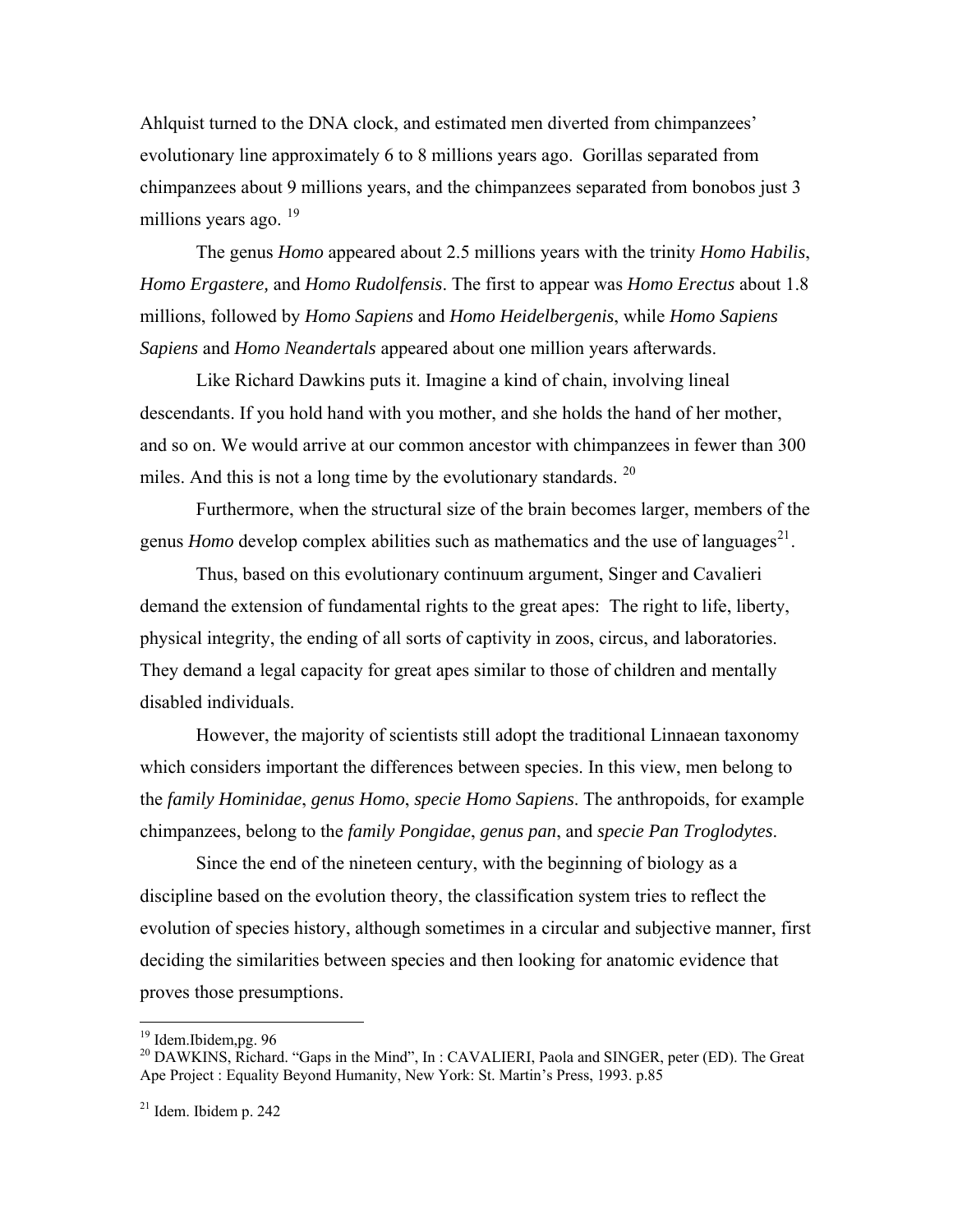In the second half of the twenty century, a new taxonomy model appeared. The Cladistic taxonomy is the classification of species based on evolutionary ancestry, and it focuses on evolution rather than similarities between species. Cladistic taxonomy differs from other taxonomic systems because the inferences based on the evolutionary history of species come first rather than the classification per se. So, there is sufficient scientific evidence to affirm that men and great primates belong to the same *family* (*Hominidae*) and the same *genus* (*Homo*). Besides, the basic anatomic similarities, the hairless chest, molars teeth, the lack of a tail, reveal that it wasn't a long time ago when they had a common ancestor with humans.

 The Smithsonian Institute, for instance, had adopted the new taxonomy. In the latest editions of Mammals Species of the World, members of the great apes family were place in the hominid family. Before, just humans belonged to that family. Thus, great apes are already being classified as *Homo troglodytes* (chimpanzee), *Homo Paniscus* (bonobos), *Homo Sapiens* (homens), and *Homo gorilla* (gorillas).[22](#page-9-0) 

 The main question is: why we award legal personality to insolvent entities, corporations, and refuse to award this legal capacity to beings who share 99, 4 % of our DNA? Why do we allow chimpanzees, bonobos, and gorillas to be captives in circus, zoos, and at the same time we guarantee fundamental rights to humans capable of the most despicable crimes against humanity?

#### **2.2 Chimpanzees as legal persons**

 $\overline{a}$ 

 Gary Francione argues that to face the ethical questions regarding non-human animals, it's necessary to extend the concept of legal personhood to them. If we examine legal doctrine, not all humans are (or were) considered as persons, and not all persons are human<sup>[23](#page-9-1)</sup>. The expression "human being" is often used in a contradictory manner. Sometimes, it means the members of the Homo sapiens specie. Or, it can mean a possession of certain traits such as self-consciousness, self-control, sense of past and future, capacity to relate, to worry , to communicate with others, and curiosity . Clearly,

<span id="page-9-0"></span><sup>22</sup> Burgierman, Denis Russo."Chimpanzés são humanos", In : Superinteressante, São Paulo : Abril, julho de 2003, p. 24.

<span id="page-9-1"></span><sup>&</sup>lt;sup>23</sup> DAWKINS, Richard. "Gaps in the Mind", In: CAVALIERI, Paola and SINGER, peter (ED). The Great Ape Project : Equality Beyond Humanity, New York: St. Martin's Press, 1993. p.85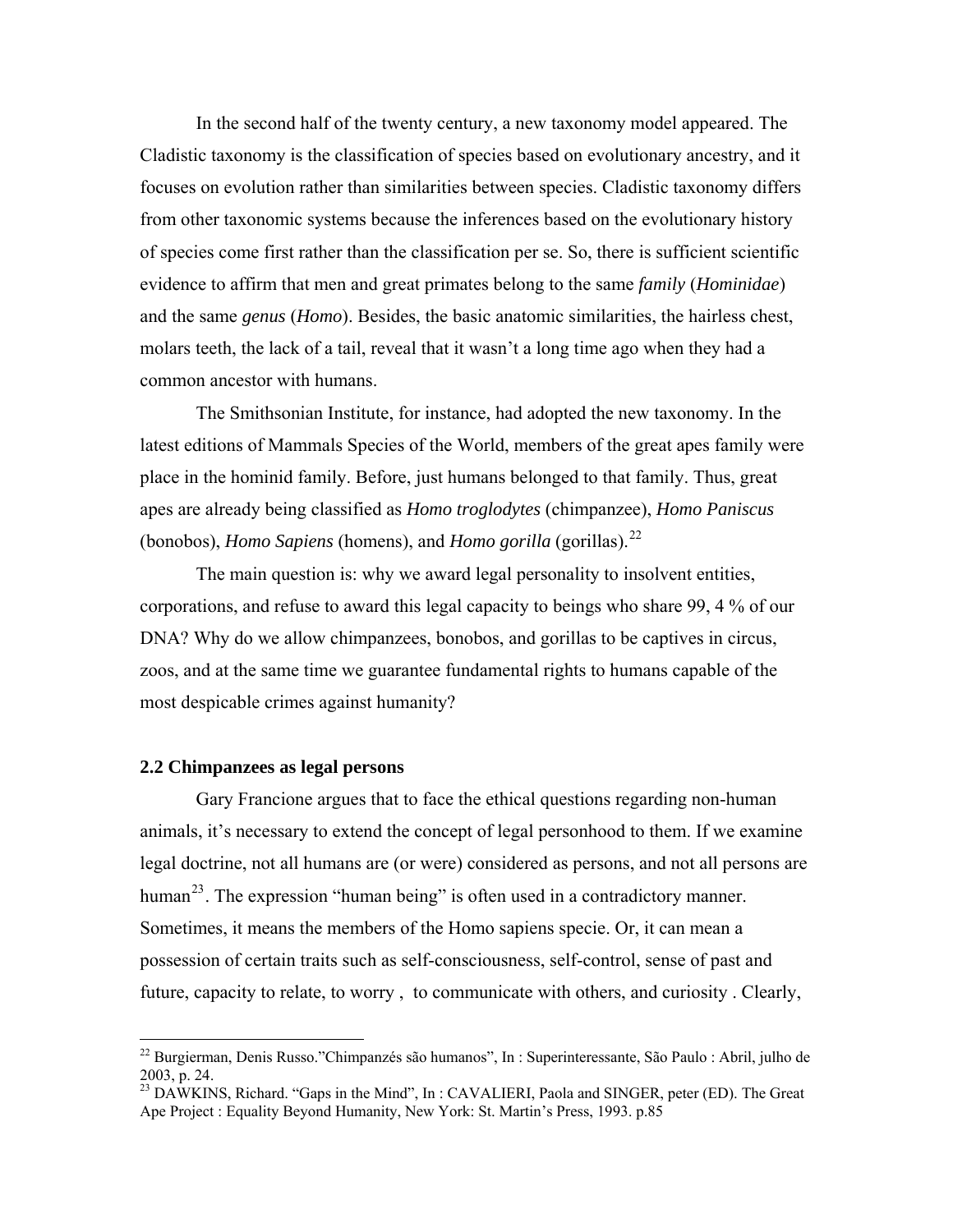not all humans have these traits, for instance, this concept of person would exclude some mental disabled individuals.

 The world *person* has the connotation of representation. The Latin world *persona*  was a mask used by Greco-roman actors to impersonate their characters. For instance, in ancient Rome, a person was an individual who had certain attributes such as been born alive, have a human form, or fetal viability. Also, a person had a status of free citizen, concept which excluded women and animals who were considered things (*res*).

 The relationship between the concept of person and human being is a product of Christian tradition which aspired to deconstruct the Roman distinction between citizens and slaves<sup>[24](#page-10-0)</sup>. Moreover, it was Christians who brought to Roman's world the idea that humans were destined to a life after death. So, life began to be considered sacred, even the life of a fetus<sup>[25](#page-10-1)</sup>.

 In legal doctrine, the humanization process was later consolidated by authors such as Francisco Juarez, Hugo Grócio, Cristian Wolf, among others<sup>[26](#page-10-2)</sup>. John Locke defined person as all individuals who are capable to reason, to reflect, and to consider themselves as thinking beings in diverse places and time. For Kant, a person is a rational and selfaware being who is capable of acting diversely rather than just a spectator, and is able to make decisions and execute them deliberately pursuing his own interests.

 According to Robert Mitchel, although apes might not be persons on the complete sense of the term, they have psychological capacities which make them worthy of our protection.<sup>[27](#page-10-3)</sup> Laurence Tribe contends that arguments against extending legal personhood to animals are flawed because legal doctrine has already developed the concept of juridical person, a [legal fiction](http://en.wikipedia.org/wiki/Legal_fiction) which allows inanimate entities to act as legal [persons.](http://en.wikipedia.org/wiki/Person) For a long time, jurists like Brinz and Bekker refuted the idea of juridical person because, for them, only a natural person could be legal subjects. And, they considered this legal construction unnecessary since the phenomena could be explained by the theory of rights without subjects. Bolze and Lhering, for example, argued that corporation associates are the legal subjects. Planiol and Barthelemy affirmed that juridical person

<sup>&</sup>lt;sup>24</sup> FERRAZ JR, Tércio Sampaio. Introdução ao Estudo do Direito. São Paulo : Atlas, 1990. p.148

<span id="page-10-1"></span><span id="page-10-0"></span><sup>&</sup>lt;sup>25</sup> SINGER, Peter. Libertação Animal. Trad. Marly Wincller. Lugano. 2004 p.217

<span id="page-10-2"></span><sup>26</sup> Eduardo Rabnhorst. Ob. Cit., p. 58

<span id="page-10-3"></span><sup>&</sup>lt;sup>27</sup> Mitchel, Robert W. "humans, nohumans and personhood." In: the Great Ape Project. Paola Cavalieri and Peter Singer (Ed) New York : St. Martins Press, 1994. p. 245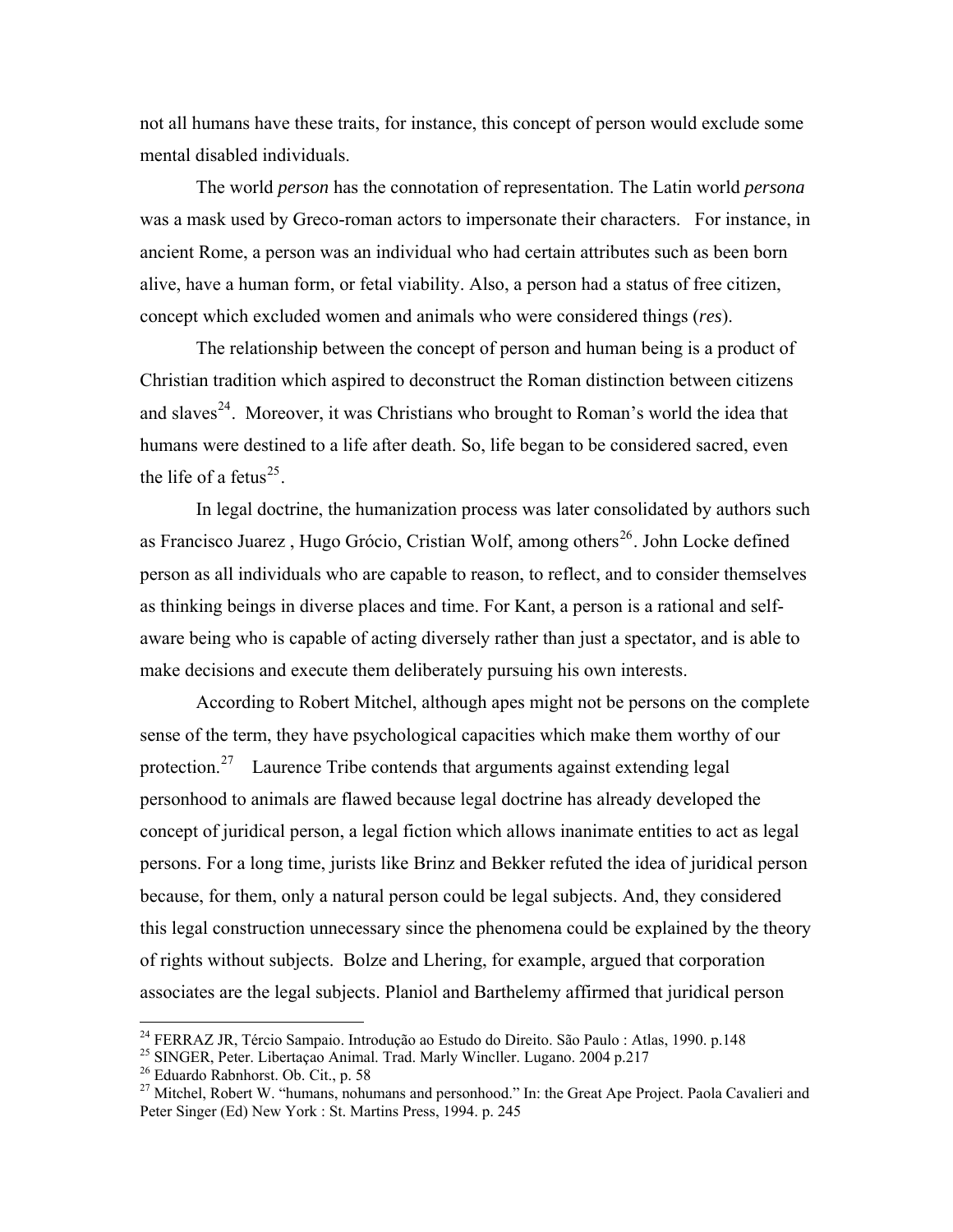was just a collective property. However, the juridical person theory isn't an arbitrary creation but a concept recognized by law through a process called personification. It is a necessary legal rule which gives entities legal status, awarding them legal rights such as due process of law, legal standing, [property](http://en.wikipedia.org/wiki/Property) ownership, and [contracts.](http://en.wikipedia.org/wiki/Contract)

 Furthermore, the improvement of medicine and biosciences had raised many ethical questions regarding personhood, for instance, there are humans being that aren't necessarily considered persons like a brain-*dead* individual, an anencephalic *fetus,* or *a* fetus conceived in a rape in which case its abortion is permitted by the Brazilian penal code.

 In fact, just recently, an individual would be considered dead when his vital signs had ceased. But, with development of organs transplant technology, organ donations had to be facilitated by the law, so the old concept of death was abandoned in favor of a new concept of cerebral death. And this new situation had consequences in the legal world; the law now differentiates biologic life from personal life of human beings.<sup>[28](#page-11-0)</sup>

With the concept of cerebral death, the law also has to consider:

- 1) the concept of person is superior than the concept of vegetative life
- 2) although vegetative life has value, it doesn't have rights
- 3) The function of sensory-motor organ like the brain is a necessary condition for a living being to be considered a person.

 Joseph Fletches maintains that personhood has the following attributes: minimal intelligence, self-awareness, self-control, notion of time (past and future), capacity to relate and worry about others, communicability, curiosity, mutability, balance between rationality and emotion, idiosyncrasies, and neocortical function.<sup>[29](#page-11-1)</sup>

 So, like Peter Sing asserts, we should reject doctrines which place the life of our species above the life of other species. Some members of other species are persons, some member of our species are not. There is enough scientific evidence to ascertain that apes, dolphins, whales, elephants, dogs, and pigs are intelligent, self-aware beings.  $30$ 

<span id="page-11-0"></span> $^{28}$  H Tristram Engelhard Jr.: "Medicine and the Concept of Person". In what is a Person? Michael F Goodman (Ed). New Jersey : Humana, 1988, p. 170.<br><sup>29</sup> FLETCHER, J. "Humaness": Essay in Biomedical Ethics. Prometheus, New York, 1979. p. 12-16

<span id="page-11-1"></span>

<span id="page-11-2"></span><sup>&</sup>lt;sup>30</sup> SINGER, Peter. Ética Prática. Trad. Jefferson Luis Camargo. 2 Ed. São Paulo: Martin Fontes, 1998 p. 126-127.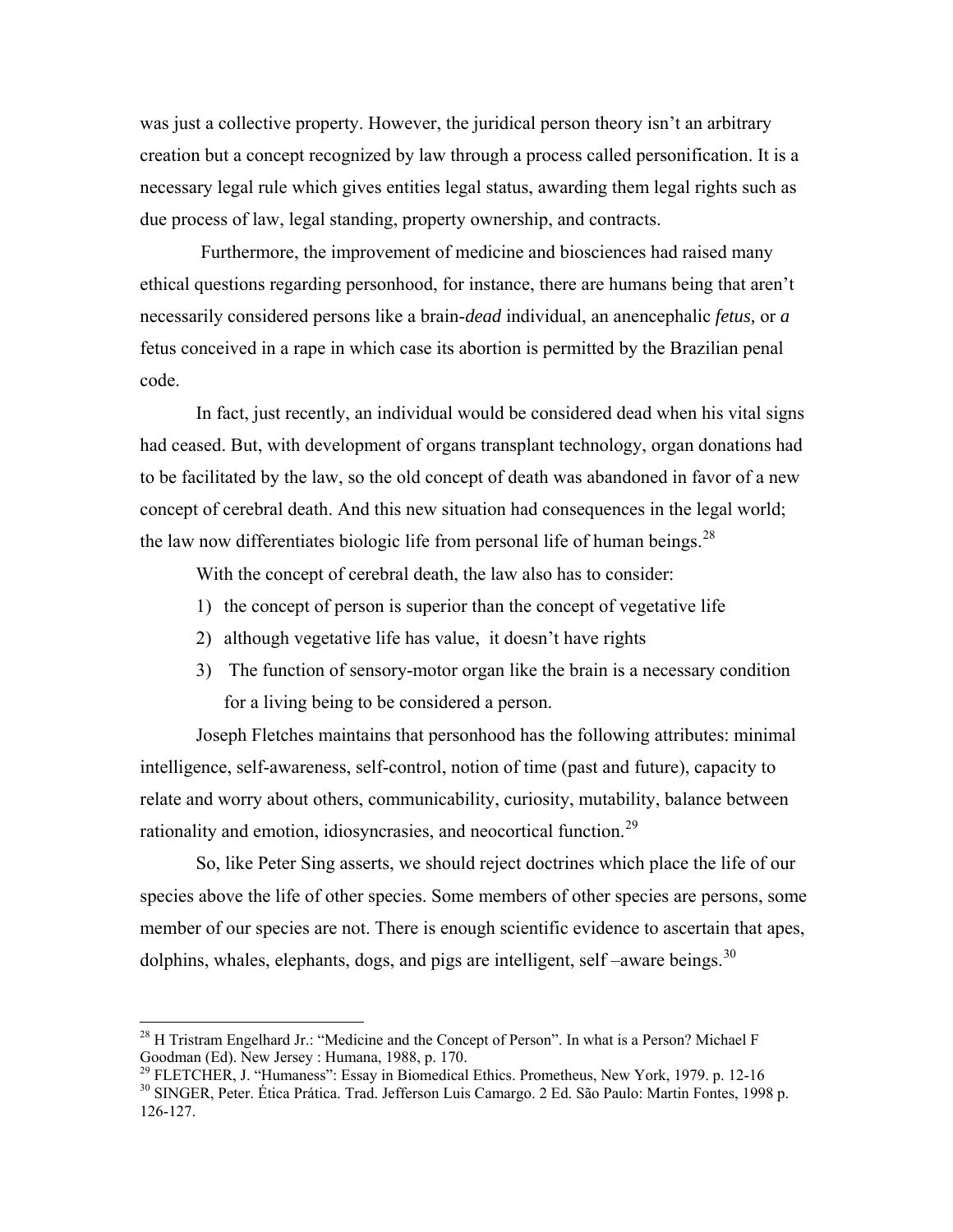The new Brazilian Civil Code almost adopted the same definition of legal personality from the previous Civil Code of 1916. However, the new civil code replaced the word "men" by the word "person". Thus, we can conclude that natural person and human being are two diverse concepts since there are human beings (brain dead individuals, anencephalic *fetus*, etc) that are not legally viewed as persons.

 In Sum, if we consider the new evidence presented by scientists from the most renowned scientific research centers in the world, the current Brazilian law, it is necessary to acknowledge that chimpanzees must, using an extensive interpretation, be covered by the concept of natural person in order to guarantee their fundamental right to bodily freedom.

## **2.3. The Hermeneutics of Change of the Brazil Federal Constitution**

 The Brazilian Constitution says that it is the duty of all people to respect the fauna, expressly prohibiting any activity that might represent a risk to its ecological function, cause the extinction of species, or subject animals to cruelty.  $31$  So, if the constitution rules have full effectiveness, it is hard to deny that chimpanzees have at least a minimum protection under the law: not be subject to cruelty, or to activities which would endanger their ecological function or the preservation of species.

 Laerte Levai argues that the constitutional rule disconnected Brazilian law from anthropocentric view in favor of biocentric ethics turning unconstitutional laws which regulate animal exploitation in circus, zoos, and laboratories.<sup>[32](#page-12-1)</sup>

 Indeed, Robert Garner asserts it doesn't make any sense to believe anti-cruelty legislation is concerned just with people because in many developed countries, the anticruelty statutes are to benefit animals themselves which are considered a special type of property. [33](#page-12-2)

<span id="page-12-0"></span><sup>&</sup>lt;sup>31</sup> Brazilian Federal Constitutional, Art. 225, VII. of Paragraph 1

<span id="page-12-1"></span><sup>32</sup> LAERTE Levai, in Direito dos Animais. P.128

<span id="page-12-2"></span> $33$  Robert Garner "the mistake is born by the incorrect assumption that because animals are property they are equivalent to unanimated objects.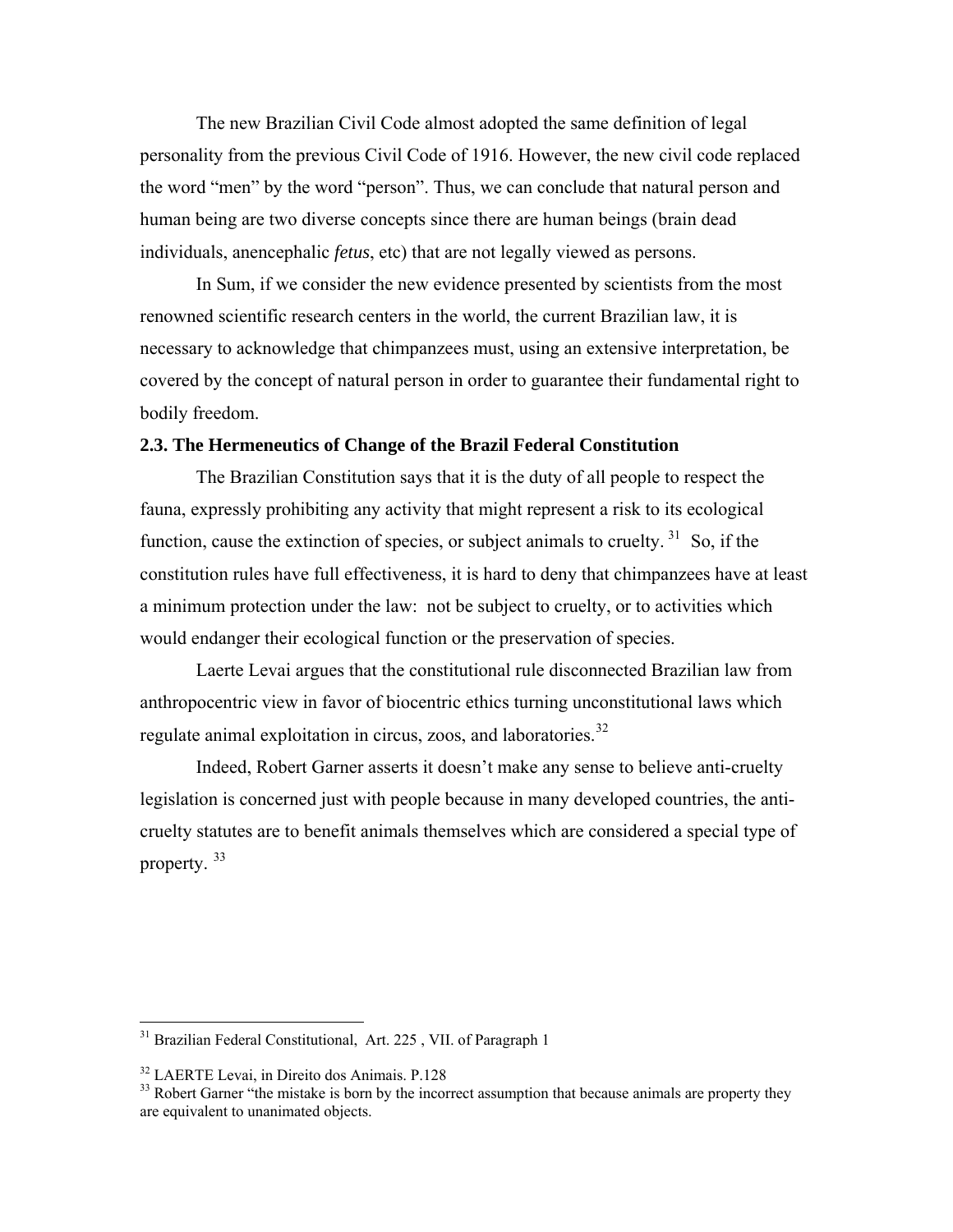In fact, with the political failure of legal positivism<sup>[34](#page-13-0)</sup>, a new legal hermeneutic theory, based in a post-positivist constitutionalism, points out to principles of law, attributing moral values an important role in the constitutional interpretation process.<sup>[35](#page-13-1)</sup>

 Ronald Dworkin criticizes positivism and utilitarianism theories because these theories excluded morality and philosophical principles from law theory. Dworkin argues that when positivism theory defended the absolute separation between law and morality, it disregarded a logical distinction between rules, directives, and principles; the interpretation of the law applying a reasoning of everything or anything should be abandoned by legal professionals. [36](#page-13-2)

 Nowadays, we know that it is impossible the absolute separation between law and morality because they are logically inseparable concepts, considering that law affects public morality, and in the same way, public morality strongly influences the process of creation and application of law.[37](#page-13-3)

 Law is not just a group of statutes, but there are sets of moral principles and political directives invoked by judges when resolving cases. So, the literal words of a legal rule can be disregarded if that rule is not aligned with a fundamental principle.<sup>[38](#page-13-4)</sup>

 Moreover, no statute can cover all possible cases. Often, judges need to apply moral principles which might not have been adopted by legislatures, but these principles are implicit parts of a legal system. Furthermore, there are values which guide, limits, and influence judicial decisions.

 Further, rights are not just those inserted in a legal system. In addition to subjective rights like property rights, there are moral rights like the right of freedom. In a case of conflict, subjective rights should not always prevail because moral rights arguments might be so strong that sometimes they can compel judges to accept and apply them.

1

<span id="page-13-0"></span><sup>34</sup> BARROSO, Luís Roberto. *Fundamentos Teóricos e Filosóficos do Novo Direito Constitucional Brasileiro.* p.40.<br><sup>35</sup> Luís Roberto Barroso argues that this new hermeneutic theory can be applied in the Brazilian Legal

<span id="page-13-1"></span>System because we have a constitutional diffuse control mechanism that permits any judge to have constitutional jurisdiction .

<span id="page-13-3"></span><span id="page-13-2"></span><sup>&</sup>lt;sup>36</sup> Dworkin, Ronald. *Levando os Direitos a sério*. São Paulo: Martins Fontes, 2002, p. XIV.<br><sup>37</sup> ROLLIN, Bernard. *Animal Rights and Human morality*. 1992, p. 109.<br><sup>38</sup> DWORKIN, Ronald. Ob. Cit. P. XIII

<span id="page-13-4"></span>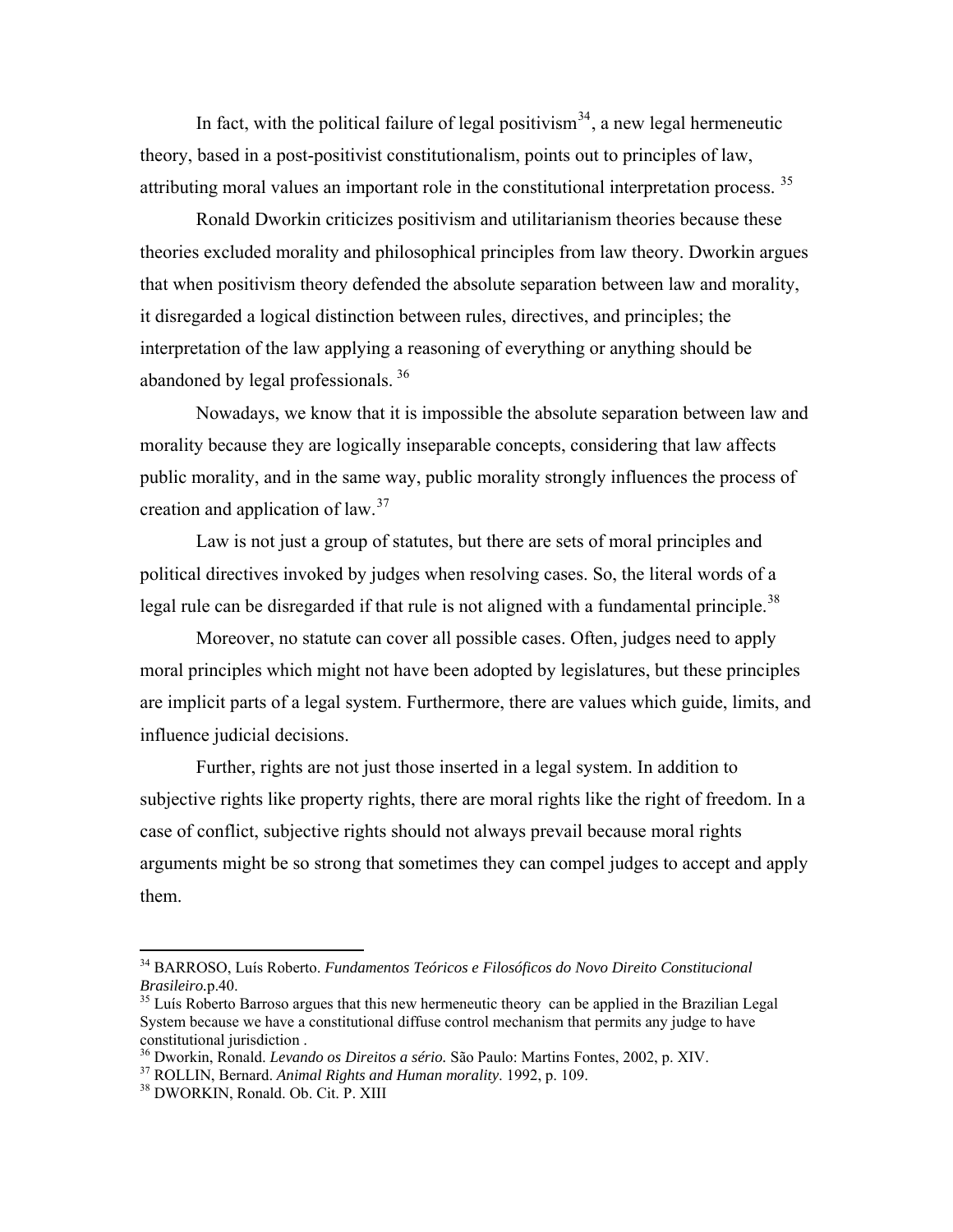A new legal argument which is being developed by legal doctrine and jurisprudence would always rely on moral arguments because moral principles have an important role in the evolution of law.

 To every subjective right corresponds a prerogative, to demand from somebody a duty. Correspondingly to that duty, there is a claim which is an ability to request legal protection from the State. Thus, a legal action is the way to exercise this legal right. Although judicial action is optional, it is compulsory when involves rights of incapable people. So, a claimant has the power to sue for the violation of a claim.

 A person who is able to exercise his rights in a court of law is considered to be subject of legal rights. However, in atypical situations, incapable people can be represented by procedural substitutes. So, access to judicial courts is independent of a legal relationship. The judicial process is diverse from the legal relationship of substantive law.

 So, one of the main obstacles to the extension of rights to apes is legal standing, under which they are not capable of demanding in court their constitutional right of not being treated cruelly. However, according to Alf Ross, the metaphysical idea that considers a subjective right as simple and indivisible, and it must be present in an individual is a fallacy which can bring disastrous consequences to practical legal questions, specially when there are atypical situations where subjects of substantive law do not coincide with subjects of procedural  $law<sup>39</sup>$  $law<sup>39</sup>$  $law<sup>39</sup>$ .

 Thus, to have legal standing, a claimant needs to fulfill some procedural prerequisites such as legal capacity, legal representation, legal jurisdiction of judicial court, an apt complaint, and service of process. The lack of these procedural requisites can impede the installment of procedural relationship or render a legal action null.

 In typical legal situations, a right-holder has power to sue in a court of law to protect that right. However, in atypical cases, there are people who are incapable of making a claim either because they are physically incapable or because they lack legal standing. The reason is the capacity of being subject in a legal relationship differs from

<span id="page-14-0"></span><sup>&</sup>lt;sup>39</sup> According to Alf Ross "the under aged individual is the beneficiary (subject of interests) the trustee is the subject of administration (subject of the judicial procedure). Despite that, the right belongs to the under age individual who is the beneficiary". In: *Direito e Justiça*. Trad. Edson Bini. São Paulo: Edipro, 2000. P. 213- 214.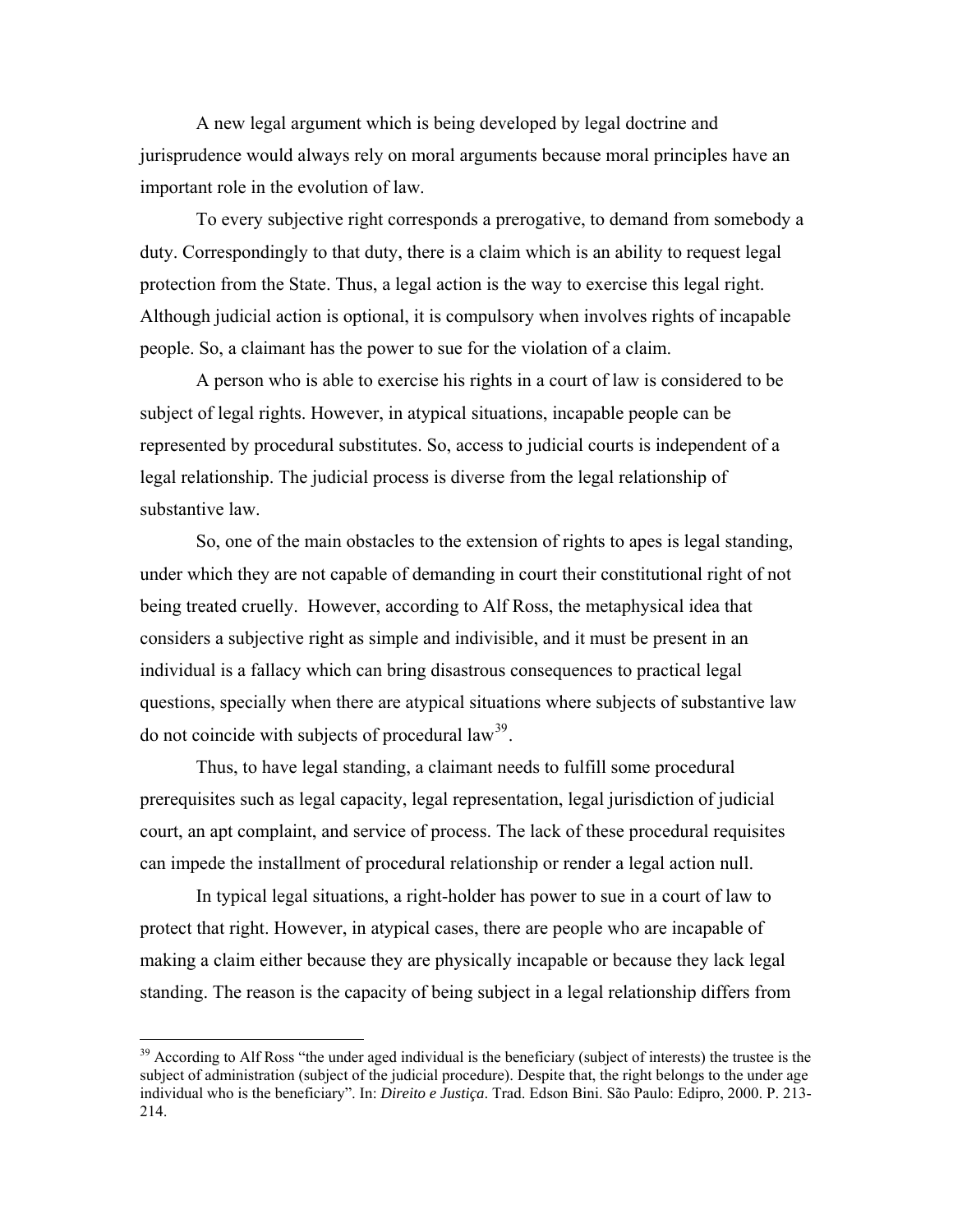being capable to directly exercise rights. And, in atypical cases, the subject of a substantive right often can't exercise his rights directly but by being represented by guardians.

 Moreover, legal capacity means the fully exercise of personality rights because only a legally competent person can directly exercise certain legal actions. This legal capacity can be a contractual capacity or legal liability. The former means the capacity to be part in a business transaction and the latter an individual is legal responsible for his actions. So, while legal capacity is the capacity of be the subject of rights, factual capacity is the capability some people have to fully exercise personally their rights and act within law limits without relying in somebody else to represent their rights. Thus, a capable individual can:

a) Perform legal action/facts;

b) Carry out *sticto sensu* legal acts

c) Have capacity to carry out commercial transactions

d) Commit illegal acts.

<span id="page-15-0"></span> $\overline{a}$ 

 Moreover, Laurence Tribe argues that the atypical situations clearly demonstrate that the argument that animals can't be subjects of rights because they can't have obligations is inconsistent since children and deficient people already fit in this situation

 In 1972, for example, the USA Supreme Court judged the case Sierra Club v. Morton which can be summarized like this. The environmental organization Sierra Club sued US Forest Service when it permitted development of [Mineral King](http://en.wikipedia.org/wiki/Mineral_King) near [Sequoia](http://en.wikipedia.org/wiki/Sequoia_National_Park)  [National Park](http://en.wikipedia.org/wiki/Sequoia_National_Park), a [national park](http://en.wikipedia.org/wiki/National_park) in the southern [Sierra Nevada](http://en.wikipedia.org/wiki/Sierra_Nevada_%28United_States%29), east of [Visalia, California](http://en.wikipedia.org/wiki/Visalia,_California). The park is famous for its Giant Sequoia trees.<sup>[40](#page-15-0)</sup>

 California Court of Appeals reversed the decision of the District Court which granted a preliminary injunction, holding that the Sierra Club lacked standing, and had not shown irreparable injury. In this occasion, Christopher Stone wrote a law essay titled *Should Trees have Standing? Toward Legal Rights for Natural Objects.* The article was cited by Justice William O. Douglas in his dissent from the Supreme Court's decision in the Mineral King Valley case.